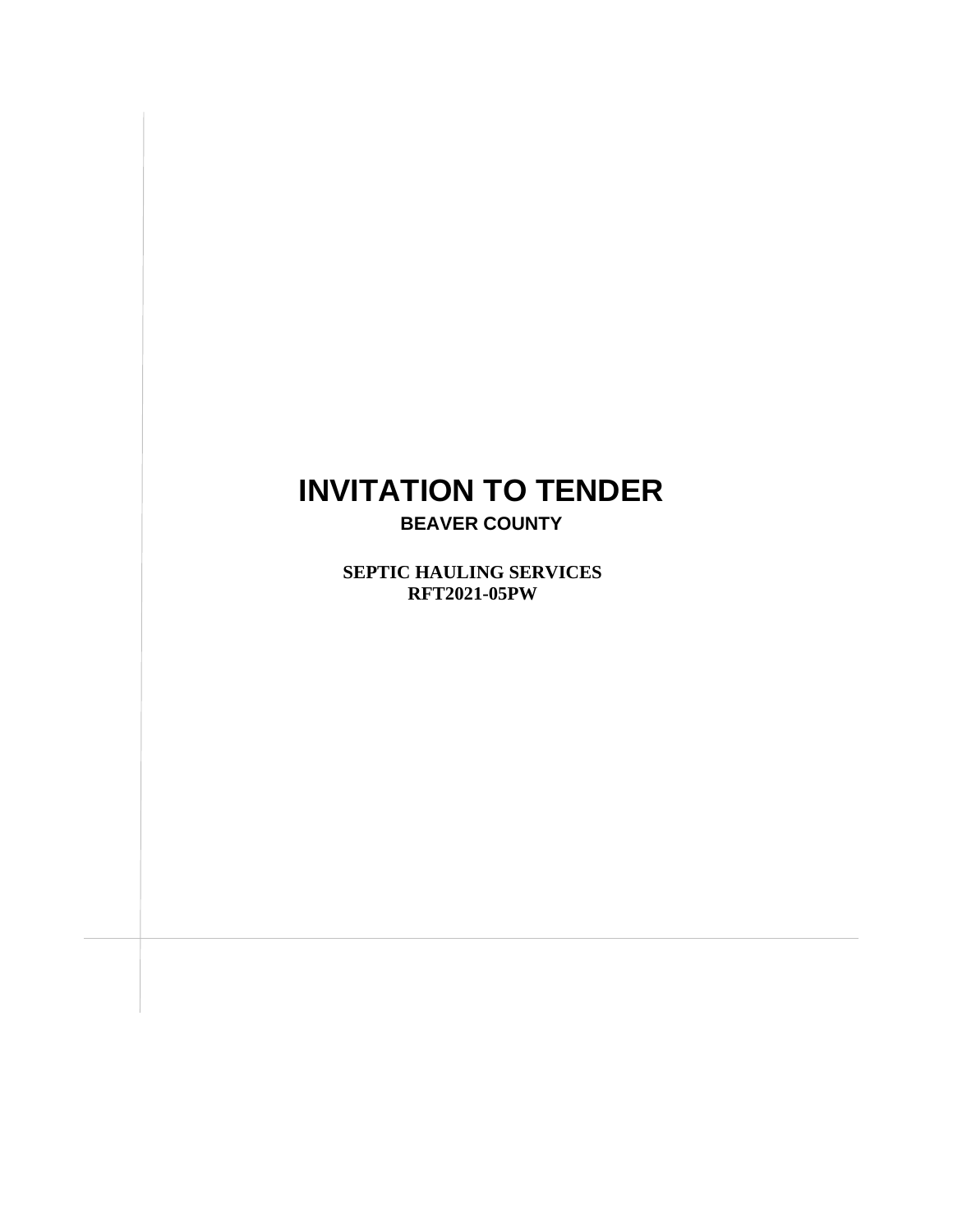#### **INVITATION TO TENDER**

Sealed Tenders for:

#### **Septic Hauling Services RFT2021-05PW**

Transportation Shop Yard, Black Nugget Lake, Camp Lake and Kinsella Grader shed

Will be received by:

**Beaver County ("County") PO BOX 140 5120 – 50 Street Ryley, Alberta Attention: Darby Dietz, Superintendent of Public Works**

Time and date for Tender Closing is:

#### **10:00:00 am. local time on March 10th, 2021 (the "Tender Closing")**

- 1. The work to be undertaken generally involves, but is not necessarily limited to: the Septic Hauling from the Beaver County facilities as described in more detail in Schedule "A" attached hereto (the "Work")
- 2. Applicants must provide with their tender or show that they are able to obtain:
	- a. General Liability insurance in an amount not less than \$2,000,000 inclusive per occurrence, insuring against bodily injury, personal injury and property damage including loss of use thereof.
	- b. Automobile Liability on all vehicles owned, operated or licensed in the name of the Contractor, in an amount not less than \$1,000,000.00.
- 3. Prior to contract signing the successful contractor must provide a copy of their health and safety program plan, and shall produce a Certificate of Recognition by an accredited Health & Safety Association, proof of registration in such a program or be familiar with and comply with all safety guidelines included in the Beaver County Health & Safety Program and the Contractor Safety Program.
- 4. Prior to contract signing and during the course of work required under the contract, the successful contractor must provide a copy of their WCB registration, which must be kept current and paid.
- 5. The term of the contract is from April 1, 2021 to December 31, 2022. A one-year extension may executed.
- 6. Tenders will be evaluated based on 50% Price, 25% Experience, and 25% References.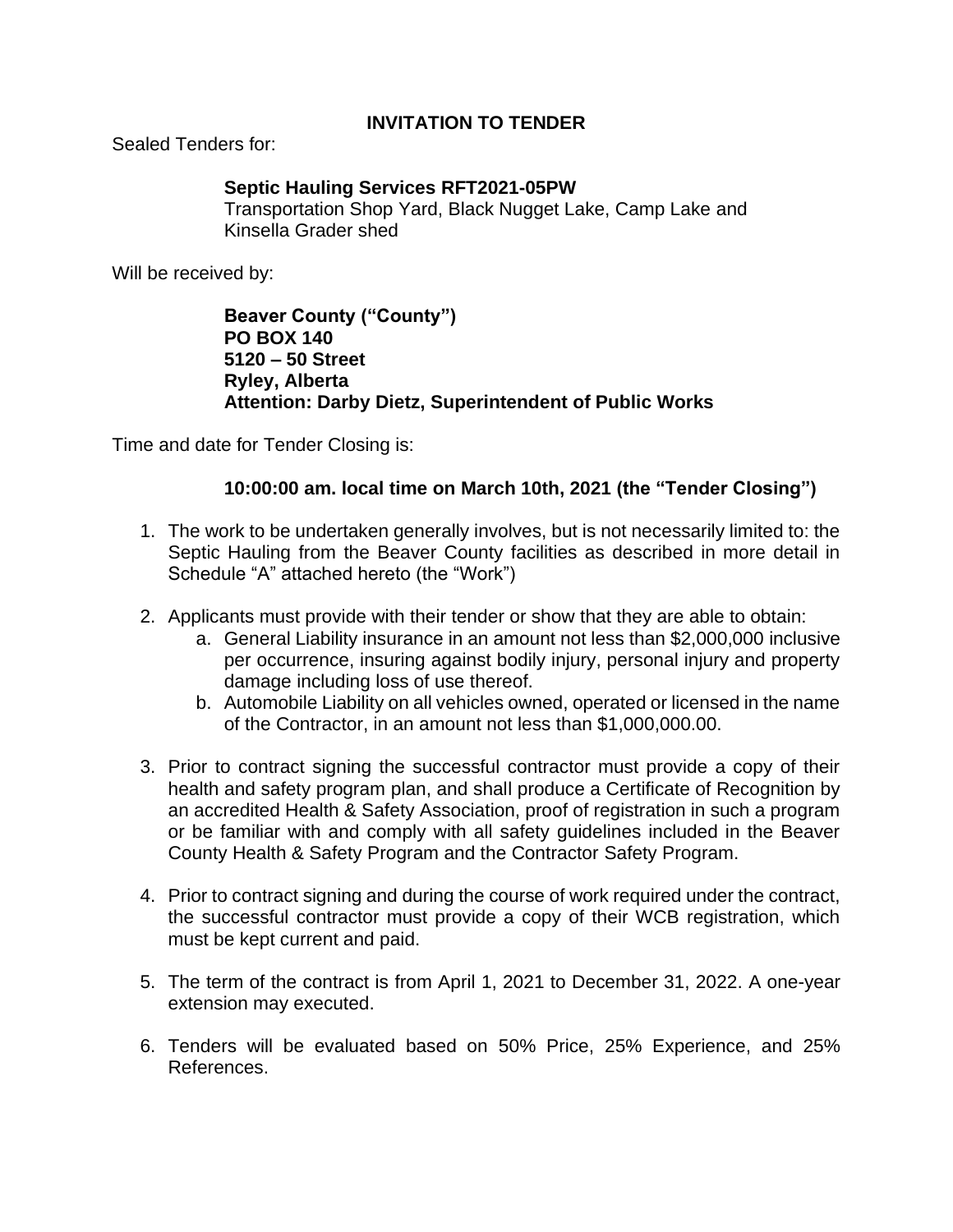- 7. The Tender Bid Form is attached. It must be noted and acknowledged that the Contractor may submit a bid for all or a portion of the services required. It must be noted and acknowledged that the County reserves the right to award the contract for any combination of services required, all to one contractor, portions to individual contractors, and reserves the right not to award to any tender submitted.
- 8. Submission of a tender by a Tenderer gives the County the right to require the Tenderer to execute the contract to perform the Work as set out within the tender documents. Tenders may not be withdrawn after the Tender Closing and will be irrevocable and open for acceptance by the County for a period of ninety (90) days following the end of the day of the Tender Closing. The Successful Tenderer will be notified in writing of the award of the Tender when the County delivers a letter of intent to the Successful Tenderer.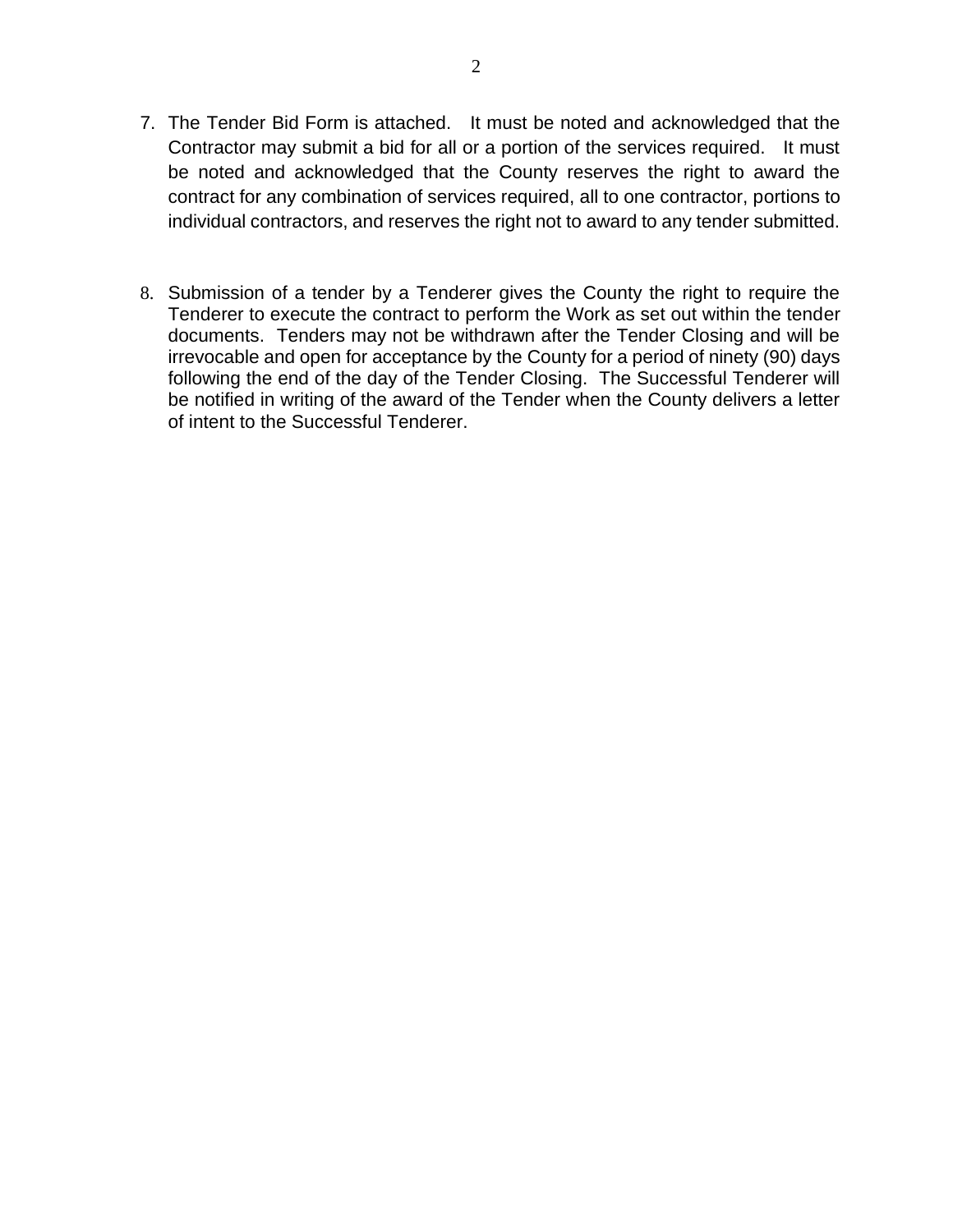# SCHEDULE "A"

# DESCRIPTION OF SERVICES

At all times during the term of this Agreement, the Contractor shall provide to the County any or all of the following services:

## **I. COUNTY PUBLIC WORKS AND AGRICULTURAL SERVICES SHOPS**

- Hauling of septage from 3 holding tanks located at the main Public Works and Agricultural Services shops, located at 4620-50 Avenue Ryley, Alberta.
- The estimate is that the septage requires hauling once every 2-3 weeks, on a year-round basis.

## **II. KINSELLA GRADER SHED**

- Hauling of septage from 1 holding tank located at the Kinsella Grader Shed, located at 414-5th Avenue Kinsella, Alberta.
- The estimate is that the septage requires hauling once every 2 months, on a year-round basis.

## **III. BLACK NUGGET LAKE CAMPGROUND**

• Hauling of septage from holding tanks (including 4 sets of outhouses and 1 holding tank for trailer dump and office) located at the Black Nugget Lake Campground, located at 49117 RGE RD 182, Beaver County. Septage requires hauling once weekly or as required, between May 1<sup>st</sup> and October  $15^{th}$ .

## **IV. CAMP LAKE CAMPGROUND**

• Hauling of septage from holding tanks (including 2 sets of outhouses and 3 holding tanks for trailer dump and office) located at the Camp Lake Campground, located at 48118 RGE RD 112, Beaver County. Septage requires hauling once weekly or as required, between May 1<sup>st</sup> and September  $15<sup>th</sup>$ .

## **V. PORTABLE TOILETS (SUPPLY AND MAINTENANCE)**

• Supply of portable toilets (porta-potties) to various locations throughout the County for construction sites and recreational events. Maintenance includes pumping and cleaning of the portable toilets on an as needed basis.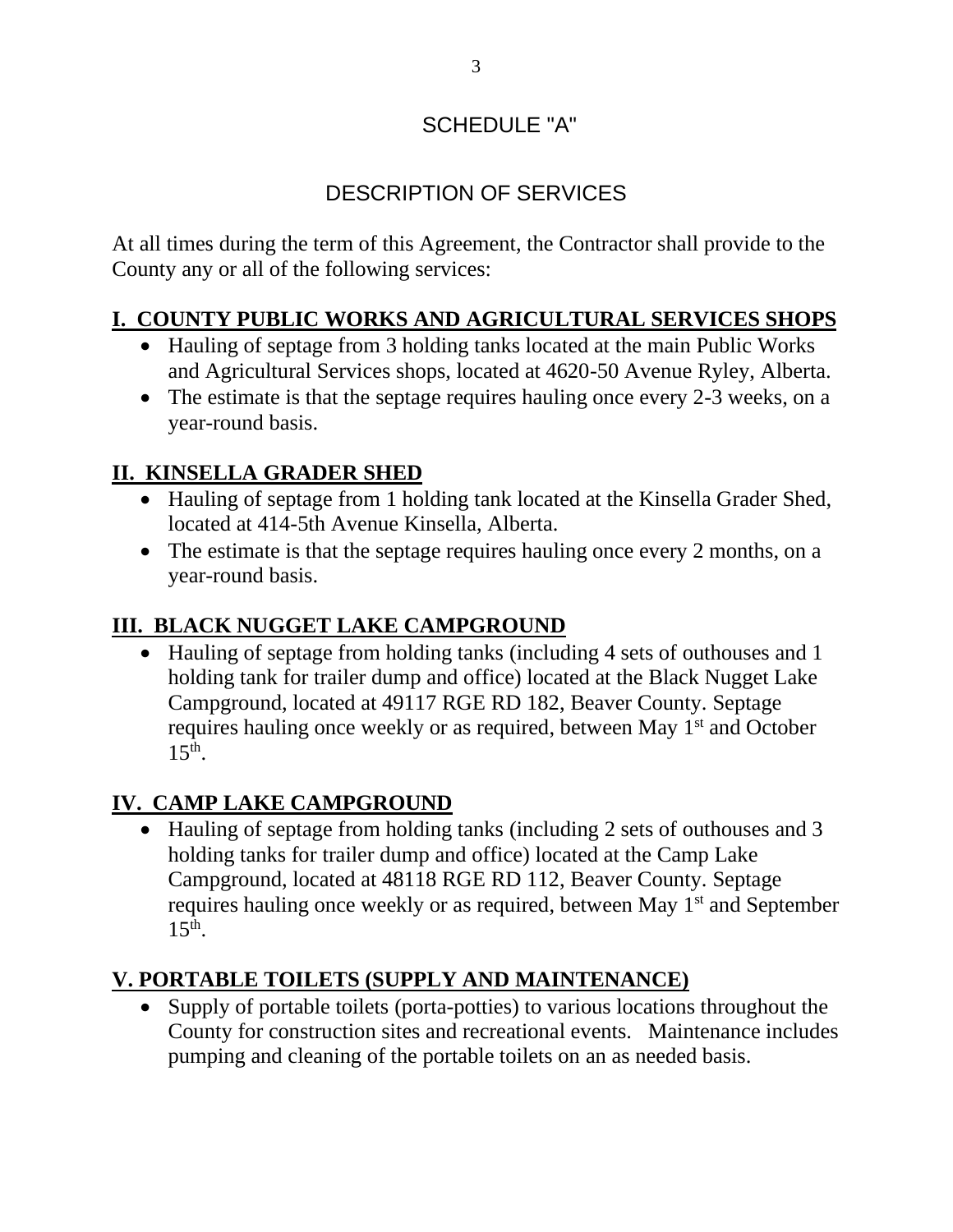# Beaver County

# Septic Hauling Contract

#### Tender Form

| Name:                       |                                                        |
|-----------------------------|--------------------------------------------------------|
| Address:                    |                                                        |
| Telephone:                  |                                                        |
| Email:                      |                                                        |
| <b>Amount Bids</b>          | I. COUNTY PUBLIC WORKS AND AGRICULTURAL SERVICES SHOPS |
| (Price for each<br>service) |                                                        |
|                             | <b>II. KINSELLA GRADER SHED</b>                        |
|                             |                                                        |
|                             | III. BLACK NUGGET LAKE CAMPGROUND                      |
|                             |                                                        |
|                             | IV. CAMP LAKE CAMPGROUND                               |
|                             | \$_______________ per load                             |
|                             | V. PORTABLE TOILETS (SUPPLY AND MAINTENANCE)           |
|                             | \$______________ per porta-potty per week              |
|                             | \$______________ per porta-potty per month             |
|                             |                                                        |
|                             |                                                        |
| Experience                  |                                                        |
|                             |                                                        |
| Insurance                   |                                                        |
| information                 |                                                        |
| <b>WCB</b> Account          |                                                        |